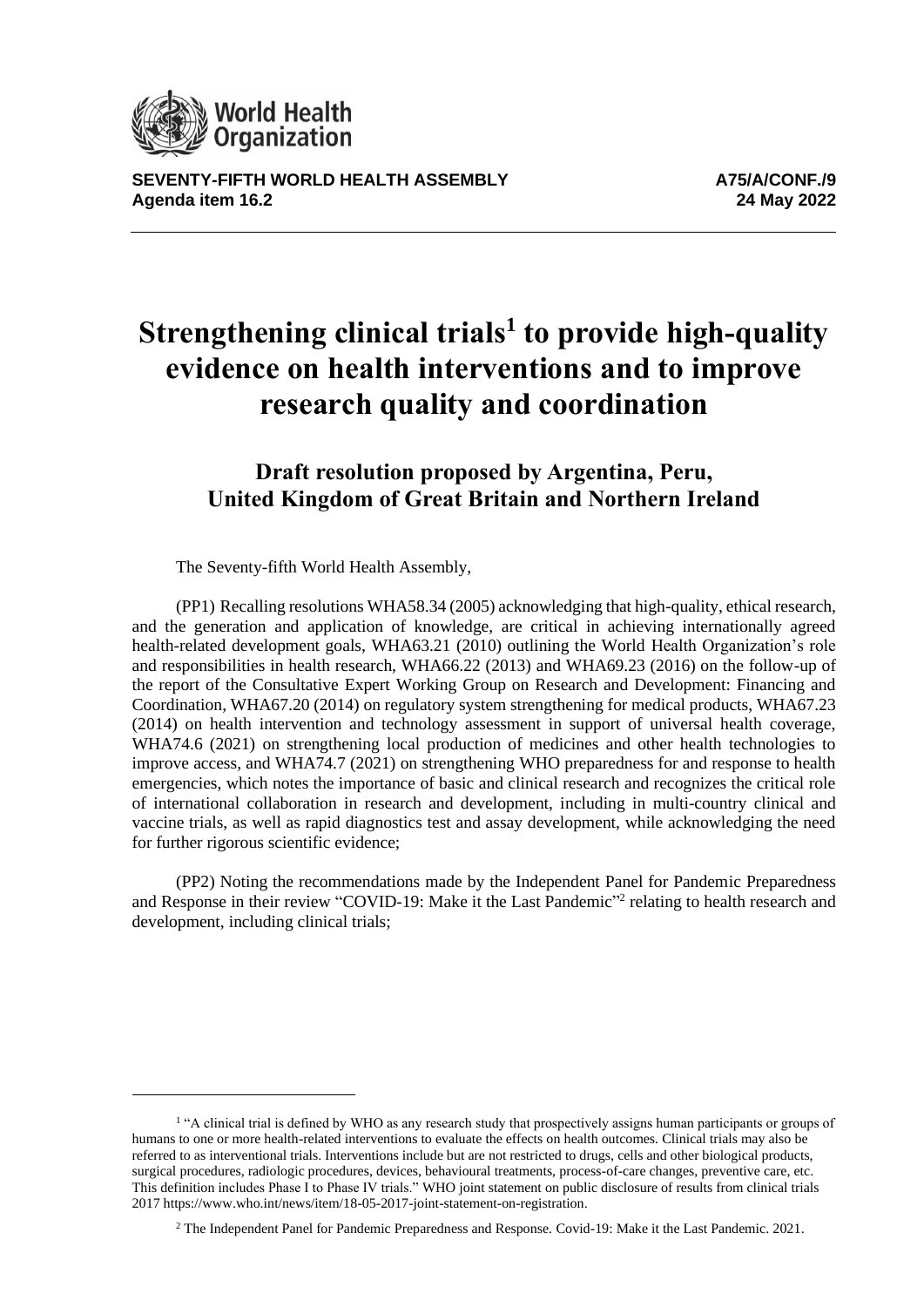(PP3) Recognizing that well-designed<sup>1</sup> and well-implemented clinical trials are indispensable for assessing the safety and efficacy of health interventions;

(PP4) Noting the role of clinical trials in the development of safe and efficacious new health interventions, and in informing associated comparative cost-effectiveness evaluations vis-à-vis existing interventions with a view to promoting the affordability of health products;

(PP5) Noting that clinical trials on new health interventions are likely to produce the clearest result when carried out in diverse settings, including all major population groups the intervention is intended to benefit, with a particular focus on under-represented populations;

(PP6) Recognizing the potential benefits available from collaboration, coordination and the exchange of information between public and non-public funders of clinical trials, while actively preventing and managing conflicts of interest, and noting the potential benefits from public and non-public funders of clinical trials taking steps to ensure funding is targeted towards well-designed and well-implemented clinical trials that will produce actionable evidence regarding health interventions, which address public health priorities and in particular the health needs of developing countries, such as neglected tropical diseases, while seeking to strengthen the capability in developing countries to conduct scientifically and ethically sound clinical trials;

(PP7) Recognizing the essential contribution of clinical trial participants;

(PP8) Underscoring that clinical trials should be health-needs driven, evidence-based, well-designed, well-implemented and be guided by established ethical guidance, including principles of fairness, equity, justice, beneficence, and autonomy; and that clinical trials should be considered a shared responsibility;

(PP9) Acknowledging the importance of promoting equity in clinical trial capability, including by enhancing the core competencies of research personnel, ensuring human subject protections from the risks of clinical trials and acknowledging the shared benefits from the results generated from clinical research and development, including clinical trials, both by strengthening the clinical trial global ecosystem to evaluate health interventions and by working to strengthen country capacities to conduct clinical trials that provide the highest human subjects protections and meet relevant regulations and internationally harmonized standards by considering:

(a) systematic assessment of country level clinical trial capabilities to promote the ability to conduct rigorous clinical trials compliant with international guidelines and the ability to safeguard human subjects;

(b) strengthened global clinical trial capabilities, in coordination with existing organizations and structures, in order to promote well-designed and well-implemented clinical trials which produce high-quality evidence, as well as to ensure trials are designed to reflect the heterogeneity of those who will ultimately use or benefit from the intervention being evaluated, and are

 $1$  Throughout this document "well-designed trials" refers to trials which ar[e scientifically](https://www.spirit-statement.org/) an[d ethically](https://cioms.ch/wp-content/uploads/2017/01/WEB-CIOMS-EthicalGuidelines.pdf) appropriate. For submission to medical product regulatory authorities trials should adhere to International Council for Harmonisation of Technical Requirements for Pharmaceuticals for Human Use (ICH) guidelines and some Member States may consider International Coalition of Medicines Regulatory Authorities (ICMRA) guidelines. In order to generate evidence which is robust enough to support decision-making, such as widespread use of therapeutics or preventives, trials should b[e designed,](http://www.consort-statement.org/)  [conducted, analysed and reported appropriately.](http://www.consort-statement.org/) A well-designed trial must also be practically feasible to conduct.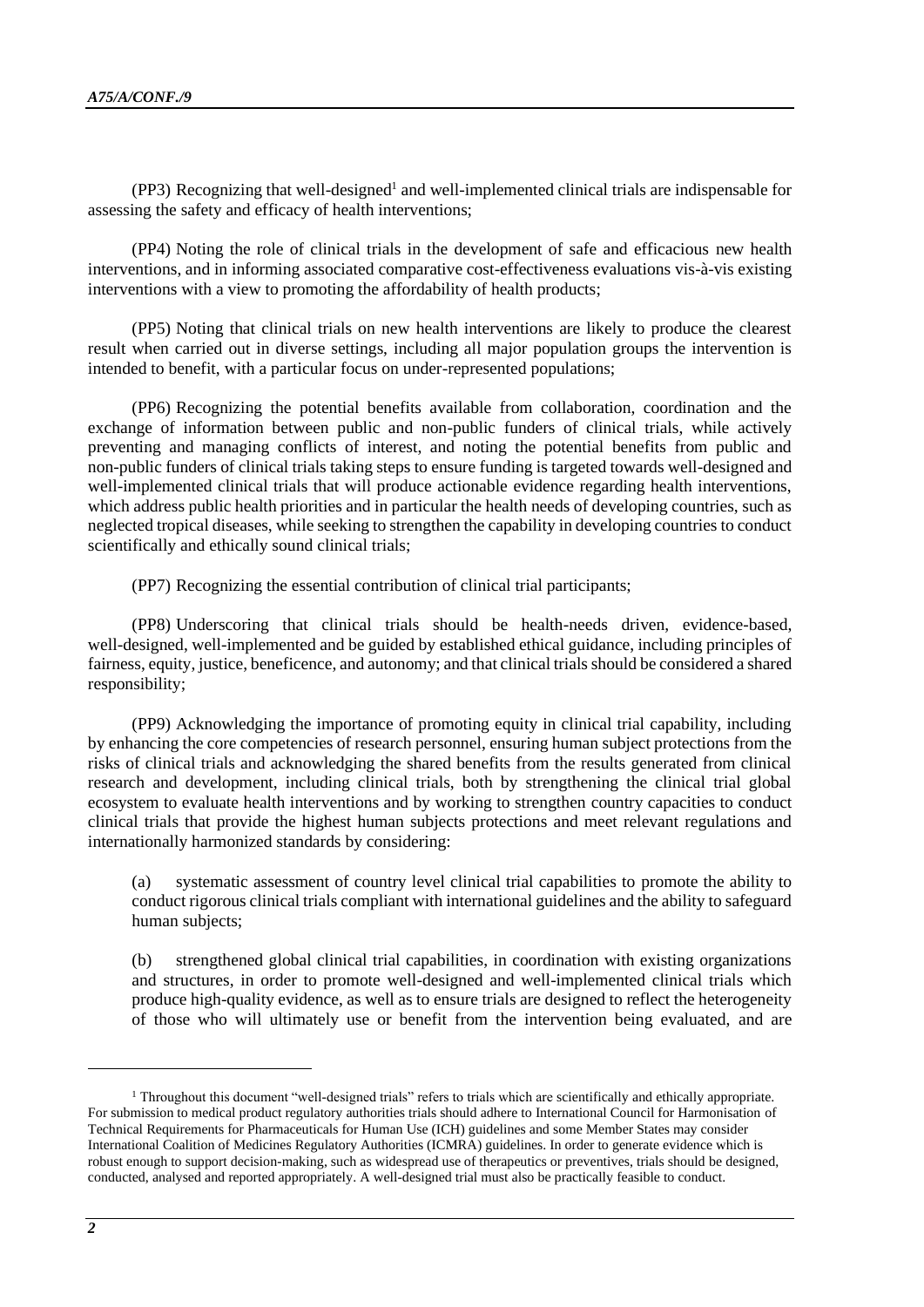conducted in diverse settings, including all major population groups the intervention is intended to benefit, with a particular focus on under-represented populations;

(c) where possible, inclusion of all trial stakeholders, including representatives of patient groups, according to best practices in the development of clinical trials with affected communities to ensure that the health interventions address their needs, such as solutions on neglected tropical diseases;

(d) that clinical trial participants include all major population groups which the intervention is intended to benefit;

(e) promoting transparent and voluntary sharing, while ensuring information and data security, both of well-designed clinical trial methodologies and the results of clinical trials, including negative results, through open-source methods internationally to enable capability building in diverse settings;

(f) that regulatory measures and other related processes be solidly defined and implemented, including for public health emergencies of international concern;

(PP10) Recognizing that data from clinical trials play an important role in informing cost-effectiveness assessments of new health interventions and their comparison with existing interventions in order to assess their affordability within the context of national health systems,

OP1 CALLS ON Member States,<sup>1</sup> in accordance with their national and regional legal and regulatory frameworks and contexts and as appropriate:

(1) to prioritise the development and strengthening of national clinical trial capabilities able to comply with international standards of trial design and conduct and human subject protections as well as strengthening and developing national regulatory and quality control frameworks and authorities;

(2) to increase clinical trials capability, and strengthen clinical trials policy frameworks, particularly in developing countries, to enable a greater number of clinical trial sites that can conduct well-designed and well-implemented clinical trials, and to ensure readiness for coordination of trials through existing, new or expanded clinical trial networks, that meet relevant regulations and internationally harmonized standards, promoting sharing of information and best practices on efficient and ethical clinical trial design and delivery, and in designing, preparing and conducting clinical trials;

(3) to coordinate clinical trials research priorities based on public health needs of Member States including collaborative, and as appropriate, multi-country and multi-regional clinical trials when mutually beneficial, while avoiding unnecessary duplication of work, taking into account that aligning clinical trials across countries will require preparatory work, including the coordination, as appropriate, in national regulatory practices and funding frameworks;

(4) to collaborate with private sector funders and academic institutions, while actively preventing and managing conflicts of interest, to encourage the targeting of clinical trials towards the development of health interventions that address public health priorities and concerns of

<sup>&</sup>lt;sup>1</sup> And, where applicable, regional economic integration organizations.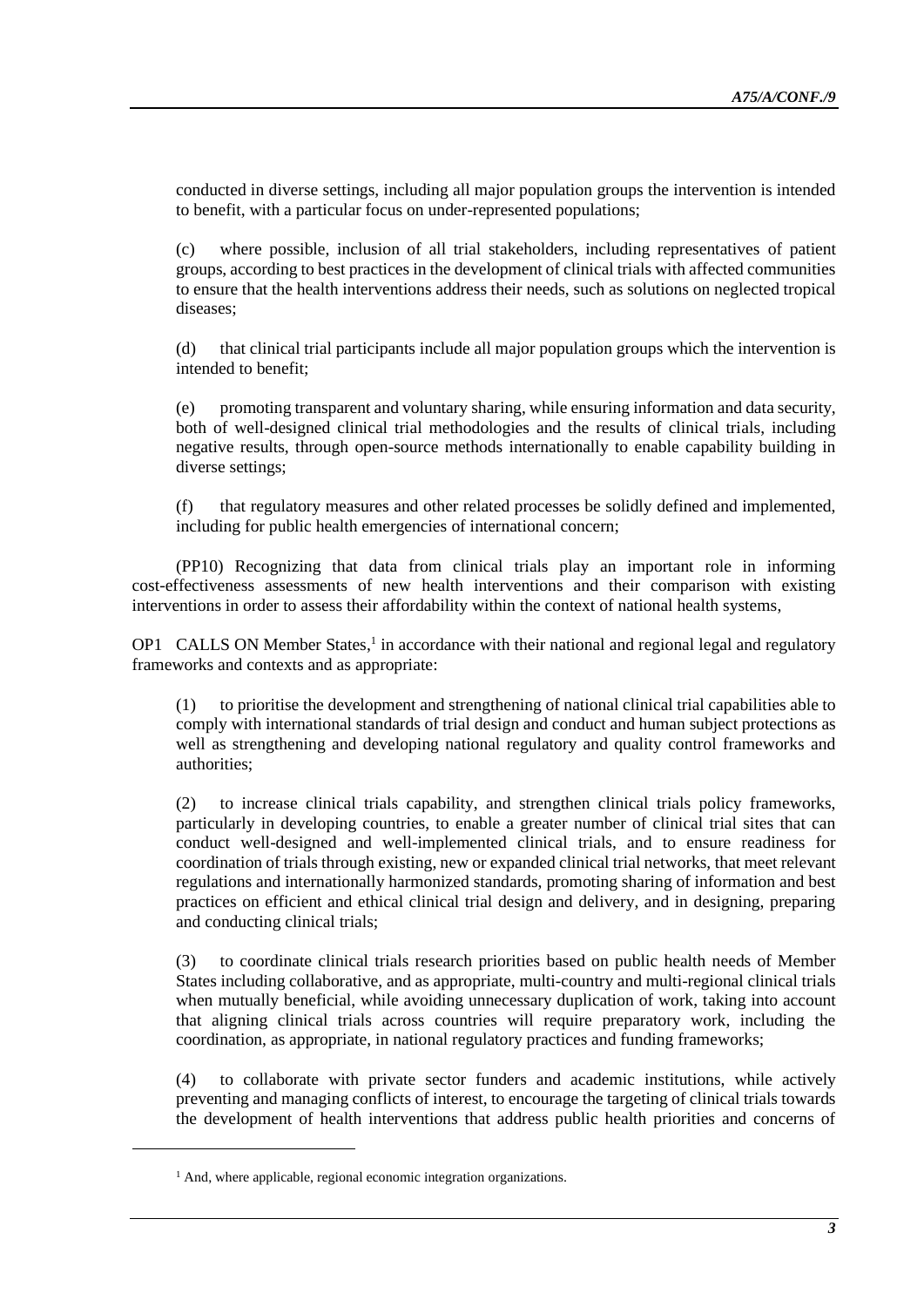global, regional and national importance including communicable and noncommunicable diseases, with a focus on the health needs of developing countries, and that evaluate the safety and efficacy of health interventions, including having special regard to common diseases in LMICs, unmet medical needs, rare diseases and neglected tropical diseases;

(5) to note and, as appropriate, benefit from the potential role of regional organizations in coordinating clinical trials and recruiting participants;

(6) to encourage research funding agencies to prioritise and fund clinical trials that are well-designed and well-implemented, conducted in diverse settings and include all major population groups the intervention is intended to benefit, have adequate statistical power, and relevant control groups and interventions in order to generate the scientifically robust and actionable evidence needed to inform public health policy, regulatory decisions, and medical practice while preventing underpowered, poorly-designed clinical trials and avoiding the exposure of clinical trials participants to unjustified and unnecessary risk, in normal times as well as in public health emergencies of international concern, including through:

(a) encouraging investment in well-designed clinical trials, including through clinical trials networks, that are developed in collaboration with affected communities, with a view to addressing their public health needs and with the potential for trials to contribute to clinical trial capabilities, including strengthening the core competencies of research personnel, particularly in developing countries;

(b) introducing grant conditions for funding clinical trials to encourage the use of standardized data protocols where available and appropriate and to mandate registration in a publicly available clinical trial registry within the World Health Organization's International Clinical Trials Registry Platform (ICTRP) or any other registry that meets its standards;

(c) promoting, as appropriate, measures to facilitate the timely reporting of both positive and negative interpretable clinical trial results in alignment with the WHO joint statement on public disclosure of results from clinical trials<sup>1</sup> and the WHO joint statement on transparency and data integrity,<sup>2</sup> including through registering the results on a publicly available clinical trial registry within the ICTRP, and encouraging timely publication of the trial results preferably in an open-access publication;

(d) promoting transparent translation of results, including comparison to existing treatments and data on effectiveness, based on thorough assessment, into clinical guidelines where appropriate;

(e) exploring measures during public health emergencies of international concern to encourage researchers to rapidly and responsibly share interpretable results of clinical trials, including negative results, with national regulatory bodies or other appropriate authorities, including WHO for clinical guideline development and emergency use listing

<sup>1</sup> World Health Organization. [Joint statement on public disclosure of results from clinical trials.](https://www.who.int/news/item/18-05-2017-joint-statement-on-registration) 2017.

<sup>&</sup>lt;sup>2</sup> International Coalition of Medicines Regulatory Authorities (ICMRA) and World Health Organization. Joint [Statement on transparency and data integrity.](https://www.who.int/news/item/07-05-2021-joint-statement-on-transparency-and-data-integrityinternational-coalition-of-medicines-regulatory-authorities-(icmra)-and-who) 2021.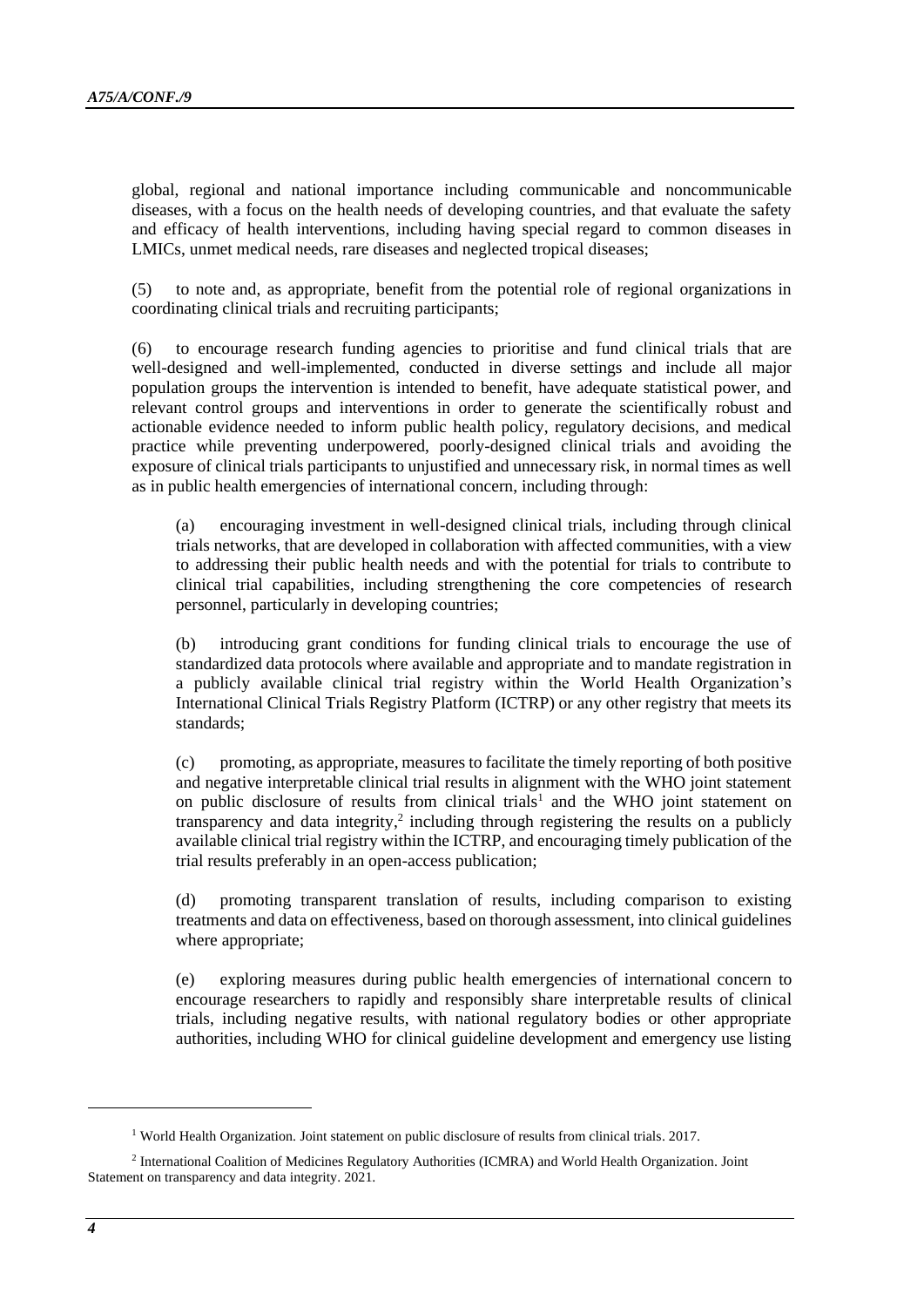(EUL), to support rapid regulatory decision-making and emergency adaptation of clinical and public health guidelines as appropriate, including through pre-print publication;

(7) to support ethics committees and regulatory authorities to enable efficient governance processes to focus on the fundamental scientific and ethical principles that underpin randomized controlled trials, maintaining patient and other trial participant protections, including personal data protection and acting proportionately to risk, to best support well-designed and well-implemented clinical trials and facilitate the development of preparedness for clinical trials including, when appropriate multi-country trials during PHEICs, where scientifically appropriate, while embracing flexibility and innovation;

(8) to support new and existing mechanisms to facilitate rapid regulatory decision-making during public health emergencies of international concern, so that:

(a) safe, ethical, well-designed clinical trials can be approved and progress quickly; and

(b) data from clinical trials can be assessed rapidly, including through WHO EUL, and health interventions deemed safe and effective swiftly authorized;

(9) to facilitate while protecting confidentiality of information when appropriate, in normal times as well as in public health emergencies of international concern, sharing among regulatory authorities of:

(a) their assessments of clinical trial protocols to enable the implementation of rigorous protocols in practice; and

(b) assessment reports on health interventions with potential significance and public health importance to inform, when possible, decision-making processes in other countries including for potential regulatory assessments and decisions related to the inclusion of health interventions in their national health system, as well as for safety monitoring;

(10) to support new and existing mechanisms to facilitate the rapid interpretation of data from clinical trials to develop or amend, as necessary, relevant guidelines during public health emergencies of international concern;

(11) to facilitate collaboration and synergies among actors, institutions and networks in the clinical evidence ecosystem throughout the continuum from clinical research to utilization of data from clinical trials in clinical practice through comparative evidence evaluations, evidence synthesis, health technology assessments, regulatory decisions, comparative cost-effectiveness analysis, vis-à-vis existing health interventions and, as appropriate, development of evidenced based guidelines and monitoring of implementation in clinical practice;

OP2. INVITES nongovernmental international organizations and other relevant stakeholders:to explore opportunities to coordinate research priorities, and promote investments in clinical trial research and the effective, equitable and timely deployment of resources and funding, while actively preventing and managing conflicts of interest, to support robust, quality clinical trials as well as to strengthen clinical trial research capacities globally, particularly in developing countries and for diseases disproportionately affecting developing countries;